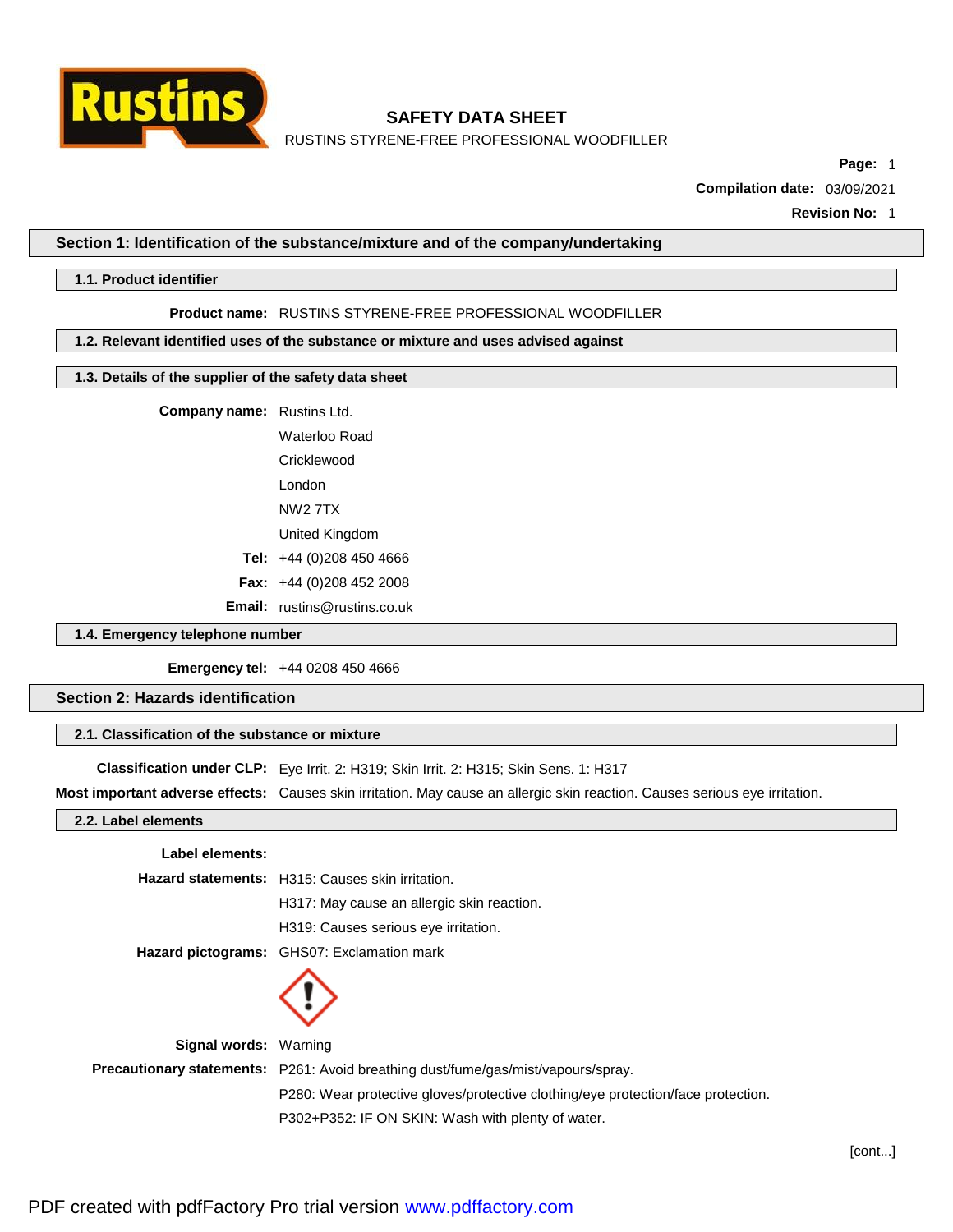# RUSTINS STYRENE-FREE PROFESSIONAL WOODFILLER

**Page:** 2

P305+P351+P338: IF IN EYES: Rinse cautiously with water for several minutes. Remove

contact lenses, if present and easy to do. Continue rinsing.

P321: Specific treatment (see supplemental first aid instruction on this label)

P362+P364: Take off contaminated clothing and wash it before reuse.

# **2.3. Other hazards**

PBT: This product is not identified as a PBT/vPvB substance.

## **Section 3: Composition/information on ingredients**

### **3.2. Mixtures**

#### **Hazardous ingredients:**

## STYRENE-FREE UNSAT POLYESTER

| <b>EINECS</b> | CAS | PBT / WEL | <b>CLP Classification</b>                | Percent |
|---------------|-----|-----------|------------------------------------------|---------|
|               |     |           | Flam. Lig. 3: H226; Skin Irrit. 2: H315; | 70-90%  |
|               |     |           | Eve Irrit. 2: H319; Skin Sens. 1: H317   |         |

## **Section 4: First aid measures**

| 4.1. Description of first aid measures                                          |                                                                                                          |
|---------------------------------------------------------------------------------|----------------------------------------------------------------------------------------------------------|
|                                                                                 | <b>Skin contact:</b> Remove all contaminated clothes and footwear immediately unless stuck to skin. Wash |
|                                                                                 |                                                                                                          |
|                                                                                 | immediately with plenty of soap and water.                                                               |
|                                                                                 | <b>Eye contact:</b> Bathe the eye with running water for 15 minutes. Consult a doctor.                   |
|                                                                                 | <b>Ingestion:</b> Wash out mouth with water. Consult a doctor.                                           |
|                                                                                 | Inhalation: Remove casualty from exposure ensuring one's own safety whilst doing so. Consult a           |
|                                                                                 | doctor.                                                                                                  |
| 4.2. Most important symptoms and effects, both acute and delayed                |                                                                                                          |
|                                                                                 | Skin contact: There may be irritation and redness at the site of contact.                                |
|                                                                                 | <b>Eye contact:</b> There may be irritation and redness. The eyes may water profusely.                   |
|                                                                                 | Ingestion: There may be soreness and redness of the mouth and throat.                                    |
|                                                                                 | Inhalation: There may be irritation of the throat with a feeling of tightness in the chest. Exposure may |
|                                                                                 | cause coughing or wheezing.                                                                              |
|                                                                                 | <b>Delayed / immediate effects:</b> Immediate effects can be expected after short-term exposure.         |
| 4.3. Indication of any immediate medical attention and special treatment needed |                                                                                                          |
|                                                                                 | Immediate / special treatment: Eye bathing equipment should be available on the premises.                |
| <b>Section 5: Fire-fighting measures</b>                                        |                                                                                                          |

# **5.1. Extinguishing media**

**Extinguishing media:** Suitable extinguishing media for the surrounding fire should be used.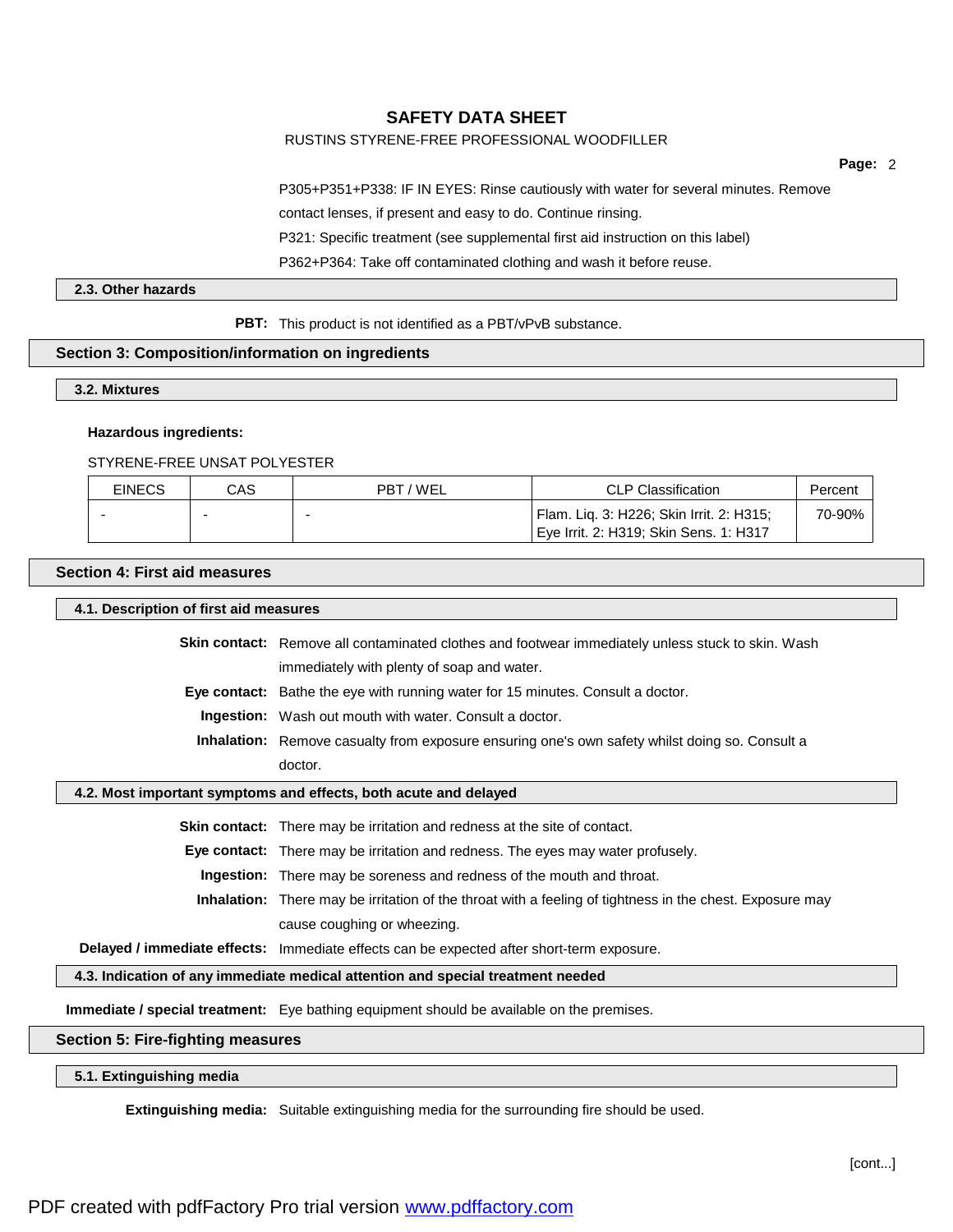### RUSTINS STYRENE-FREE PROFESSIONAL WOODFILLER

#### **5.2. Special hazards arising from the substance or mixture**

#### **Exposure hazards:** In combustion emits toxic fumes.

#### **5.3. Advice for fire-fighters**

**Advice for fire-fighters:** Wear self-contained breathing apparatus. Wear protective clothing to prevent contact

with skin and eyes.

## **Section 6: Accidental release measures**

**6.1. Personal precautions, protective equipment and emergency procedures**

**Personal precautions:** Refer to section 8 of SDS for personal protection details. If outside do not approach from downwind. If outside keep bystanders upwind and away from danger point. Mark out the contaminated area with signs and prevent access to unauthorised personnel. Do not create dust.

# **6.2. Environmental precautions**

**Environmental precautions:** Do not discharge into drains or rivers.

### **6.3. Methods and material for containment and cleaning up**

**Clean-up procedures:** Transfer to a closable, labelled salvage container for disposal by an appropriate method.

## **6.4. Reference to other sections**

**Reference to other sections:** Refer to section 8 of SDS.

### **Section 7: Handling and storage**

#### **7.1. Precautions for safe handling**

**Handling requirements:** Avoid direct contact with the substance. Ensure there is sufficient ventilation of the area.

Do not handle in a confined space. Avoid the formation or spread of dust in the air.

### **7.2. Conditions for safe storage, including any incompatibilities**

**Storage conditions:** Store in a cool, well ventilated area. Keep container tightly closed.

**Suitable packaging:** Must only be kept in original packaging.

**7.3. Specific end use(s)**

**Specific end use(s):** No data available.

# **Section 8: Exposure controls/personal protection**

**8.1. Control parameters**

**Workplace exposure limits:** No data available.

**DNEL/PNEC Values**

**DNEL / PNEC** No data available.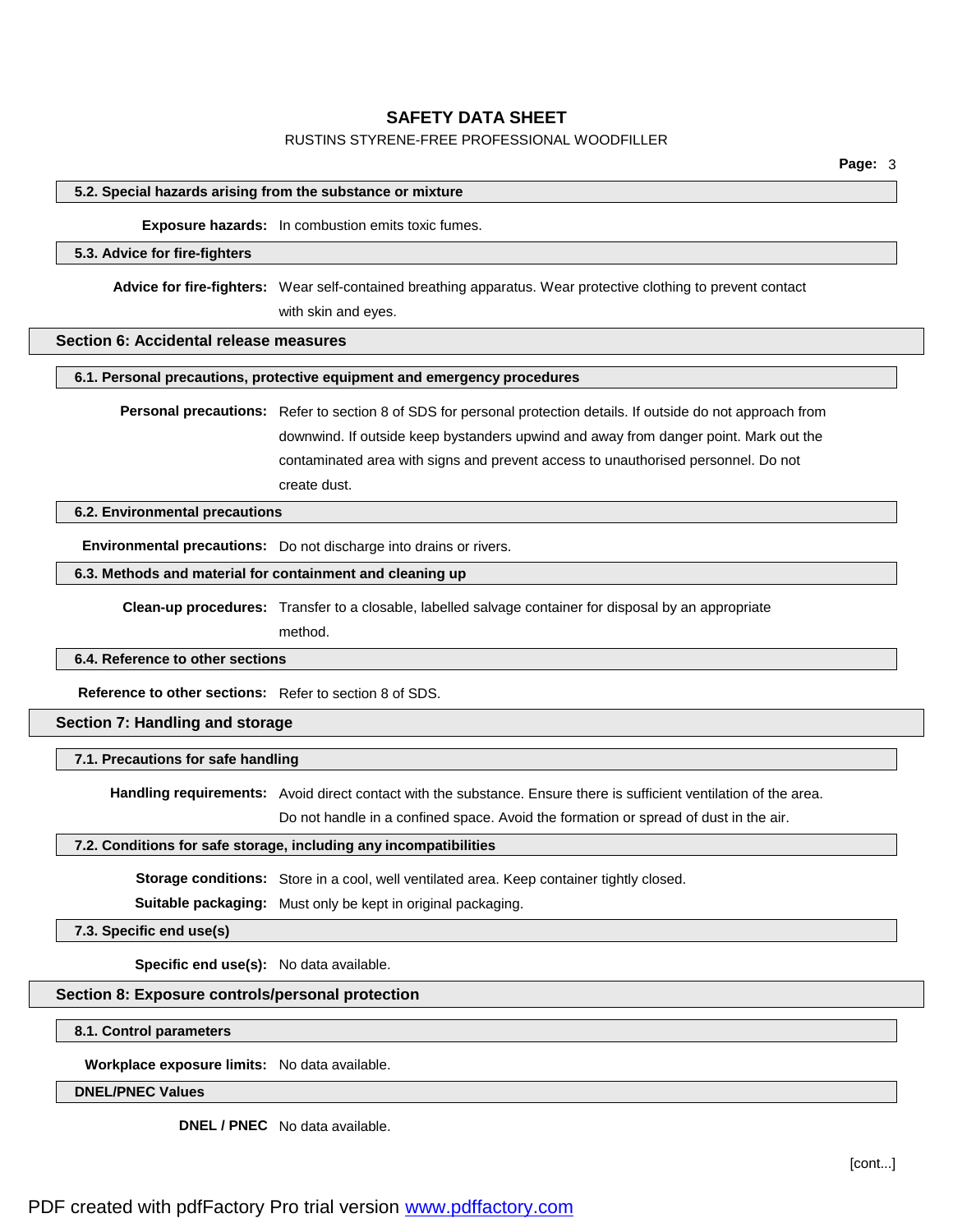## RUSTINS STYRENE-FREE PROFESSIONAL WOODFILLER

| 8.2. Exposure controls              |                                                                                                                       |
|-------------------------------------|-----------------------------------------------------------------------------------------------------------------------|
|                                     | <b>Engineering measures:</b> Ensure there is sufficient ventilation of the area.                                      |
|                                     |                                                                                                                       |
|                                     | <b>Respiratory protection:</b> Self-contained breathing apparatus must be available in case of emergency. Respiratory |
|                                     | protective device with particle filter.                                                                               |
| Hand protection: Protective gloves. |                                                                                                                       |
|                                     | Eye protection: Safety glasses. Ensure eye bath is to hand.                                                           |
|                                     | <b>Skin protection:</b> Protective clothing.                                                                          |
|                                     |                                                                                                                       |

## **Section 9: Physical and chemical properties**

#### **9.1. Information on basic physical and chemical properties**

| <b>State: Paste</b>                                     |                                                   |                                  |
|---------------------------------------------------------|---------------------------------------------------|----------------------------------|
| <b>Colour:</b> Various                                  |                                                   |                                  |
|                                                         | <b>Odour:</b> Characteristic odour                |                                  |
| Evaporation rate: No data available.                    |                                                   |                                  |
|                                                         | <b>Oxidising:</b> No data available.              |                                  |
| <b>Solubility in water:</b> Not miscible                |                                                   |                                  |
|                                                         | Also soluble in: Most organic solvents.           |                                  |
|                                                         | <b>Viscosity:</b> Highly viscous                  |                                  |
| <b>Boiling point/range °C:</b> No data available.       | <b>Melting point/range °C:</b> No data available. |                                  |
| <b>Flammability limits %: lower:</b> No data available. |                                                   | <b>upper:</b> No data available. |
| Flash point°C: 52                                       | Part.coeff. n-octanol/water: No data available.   |                                  |
| Autoflammability°C: No data available.                  | Vapour pressure: No data available.               |                                  |
| Relative density: approx. 2.0                           |                                                   | <b>pH:</b> Approx. 7             |
|                                                         | <b>VOC g/l:</b> No data available.                |                                  |

**9.2. Other information**

**Other information:** No data available.

# **Section 10: Stability and reactivity**

## **10.1. Reactivity**

**Reactivity:** Stable under recommended transport or storage conditions.

**10.2. Chemical stability**

**Chemical stability:** Stable under normal conditions.

# **10.3. Possibility of hazardous reactions**

**Hazardous reactions:** Hazardous reactions will not occur under normal transport or storage conditions.

Decomposition may occur on exposure to conditions or materials listed below.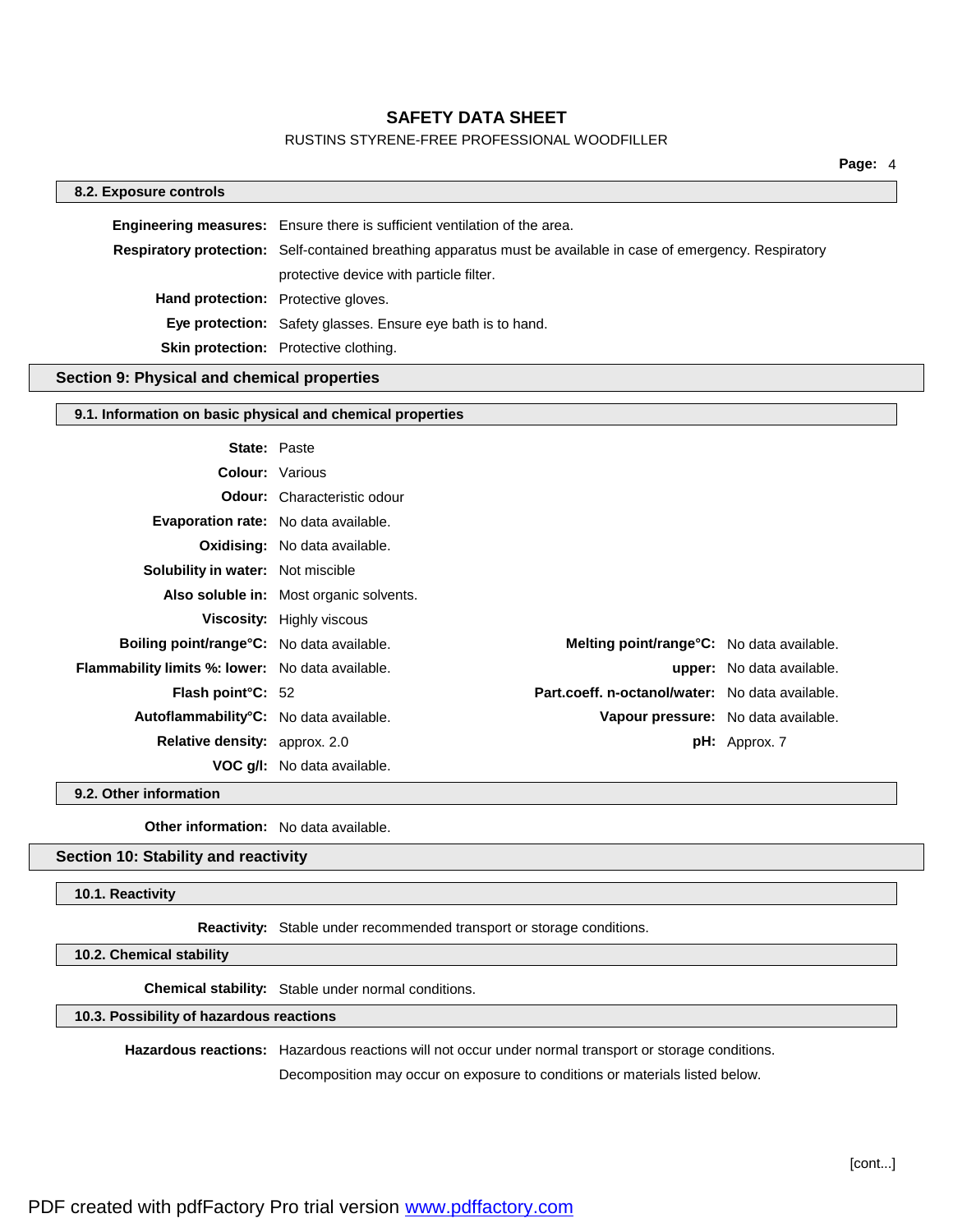### RUSTINS STYRENE-FREE PROFESSIONAL WOODFILLER

#### **10.4. Conditions to avoid**

**Conditions to avoid:** Heat.

### **10.5. Incompatible materials**

**Materials to avoid:** Strong oxidising agents. Strong acids.

# **10.6. Hazardous decomposition products**

**Haz. decomp. products:** In combustion emits toxic fumes.

## **Section 11: Toxicological information**

#### **11.1. Information on toxicological effects**

#### **Relevant hazards for product:**

| Hazard                         | Route      | Basis                 |
|--------------------------------|------------|-----------------------|
| Skin corrosion/irritation      | <b>DRM</b> | Hazardous: calculated |
| Serious eye damage/irritation  | OPT        | Hazardous: calculated |
| Respiratory/skin sensitisation | <b>DRM</b> | Hazardous: calculated |

**Symptoms / routes of exposure**

**Skin contact:** There may be irritation and redness at the site of contact.

**Eye contact:** There may be irritation and redness. The eyes may water profusely.

**Ingestion:** There may be soreness and redness of the mouth and throat.

**Inhalation:** There may be irritation of the throat with a feeling of tightness in the chest. Exposure may cause coughing or wheezing.

**Delayed / immediate effects:** Immediate effects can be expected after short-term exposure.

# **Section 12: Ecological information**

**12.1. Toxicity**

**Ecotoxicity values:** No data available.

**12.2. Persistence and degradability**

**Persistence and degradability:** Biodegradable.

**12.3. Bioaccumulative potential**

**Bioaccumulative potential:** No bioaccumulation potential.

**12.4. Mobility in soil**

**Mobility:** Insoluble in water.

**12.5. Results of PBT and vPvB assessment**

**PBT identification:** This product is not identified as a PBT/vPvB substance.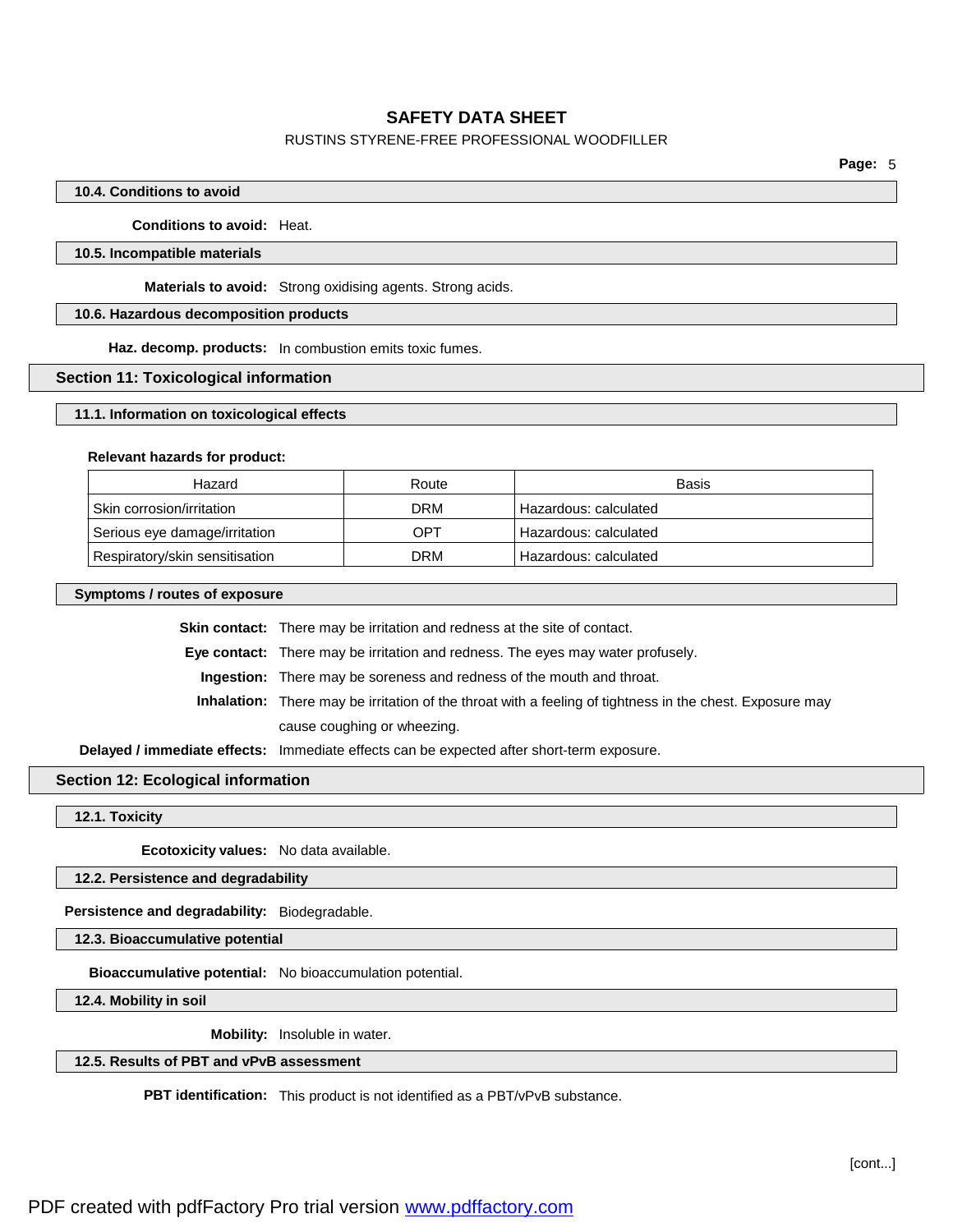### RUSTINS STYRENE-FREE PROFESSIONAL WOODFILLER

#### **12.6. Other adverse effects**

**Other adverse effects:** Negligible ecotoxicity.

# **Section 13: Disposal considerations**

### **13.1. Waste treatment methods**

**Disposal operations:** Transfer to a suitable container and arrange for collection by specialised disposal company.

> **NB:** The user's attention is drawn to the possible existence of regional or national regulations regarding disposal.

# **Section 14: Transport information**

**14.1. UN number**

**UN number:** UN3269

**14.2. UN proper shipping name**

**Shipping name:** POLYESTER RESIN KIT

**14.3. Transport hazard class(es)**

**Transport class:** 3

**14.4. Packing group**

**Packing group:** III

**14.5. Environmental hazards**

**Environmentally hazardous:** No **Marine pollutant:** No

**14.6. Special precautions for user**

**Special precautions:** No special precautions.

**Tunnel code:** E

**Transport category:** 3

**Section 15: Regulatory information**

**15.1. Safety, health and environmental regulations/legislation specific for the substance or mixture**

**Specific regulations:** Not applicable.

**15.2. Chemical Safety Assessment**

**Chemical safety assessment:** A chemical safety assessment has not been carried out for the substance or the mixture

by the supplier.

# **Section 16: Other information**